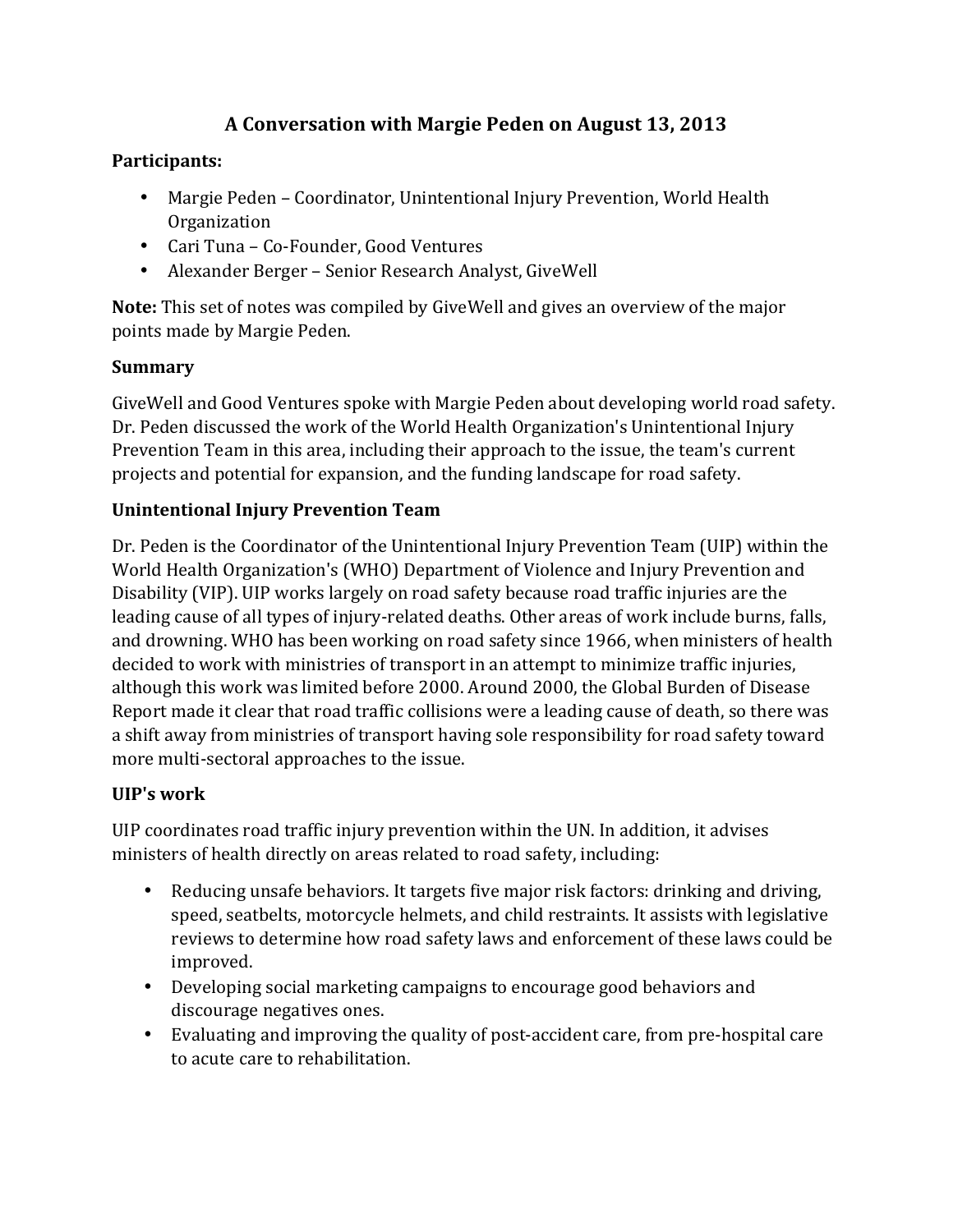• Publishing a global status report every few years on the state of road safety around the world. UIP works with multi-sectoral groups in countries that provide information on the assessment of the quality of road safety in each country.

### **Bloomberg Philanthropies Global Road Safety Program**

Bloomberg Philanthropies is funding a consortium of partners, including UIP, to work on road safety in 10 countries. The program ran pilot projects in 2008-2009 in Mexico, Vietnam, and Cambodia. The pilot projects were a success, particularly in Vietnam, and the program was scaled-up to 10 countries. These 10 countries account for about 60% of global road traffic deaths.

The 10 countries were picked jointly by Bloomberg Philanthropies and UIP using a number of criteria, including the magnitude of the local problem, whether the country was at a "tipping point" for road safety, whether the country had good political will and governance, and whether the ministries of health and transport had the capacity to institute good practices. Within the selected countries, UIP had consultations with the ministries of health and transport and the implementing agencies to determine where the highest incidence of road traffic crashes were, and whether the capacity and political will existed to do road safety campaigns in those areas. There has been varying success in the 10 countries, with the most successful ones being those that met all of the initial criteria.

In general, UIP has found that human capacity and political will are the bottlenecks to better road safety, rather than funding. UIP works with countries to determine where capacity and will exist and funding would be useful. As the program expands, political will increases because political leaders observe the success of the program in nearby areas and research is generated on the benefits of the program.

The project has already made an impact in some countries. For instance, in one region of Russia where the program has worked, the seatbelt use rate has risen from below 50% to over 90%, and in part of Turkey it has risen from single digits to over 50%. In Vietnam, helmet usage has risen to above 90%.

One of the challenges of the program is making safety equipment, particularly child restraints and helmets affordable. Possible solutions include buyback or borrowing schemes, providing a child restraint to parents when they leave the hospital after birth (which also makes it more likely that they will make the next purchase themselves), and developing cheaper products for the developing world.

#### **Potential for expansion**

UIP is currently working only in select parts of the 10 countries funded by the Bloomberg Philanthropies program. If more money was available for this work, UIP could expand its work to more cities and regions within these countries.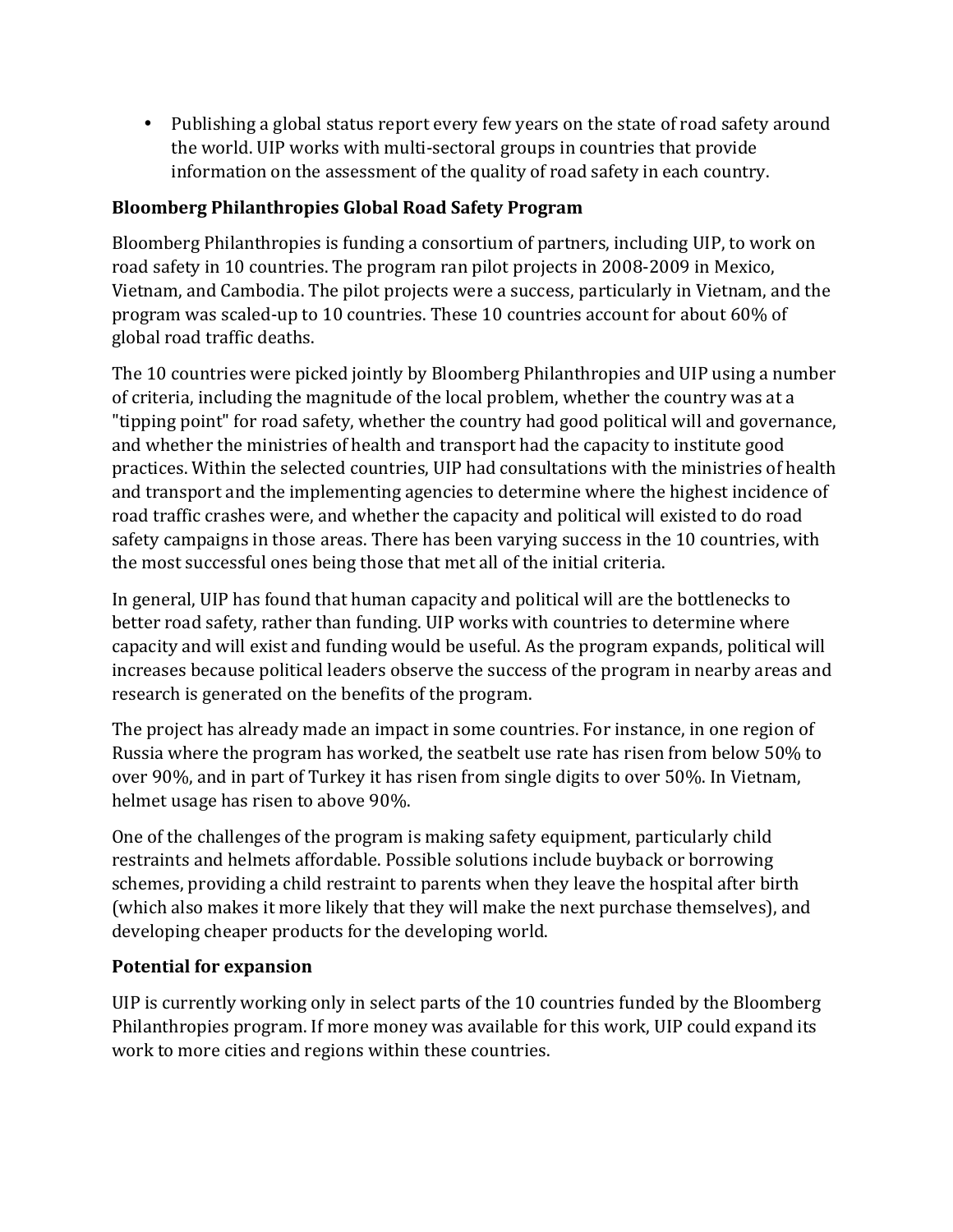John Hopkins is conducting monitoring and evaluation of the Bloomberg Philanthropies program, which is currently 3.5 years into a 5-year timeline. The data will have metrics such as number of lives saved. Some data should be made public by the end of the year. UIP hopes that this data will be helpful in convincing mayors and governors to take on UIP projects.

UIP is also interested in working with megacities to improve road safety.

### **Emerging problems**

New and quickly growing problems include:

- Texting on mobile phones, which is particularly a problem in high-income countries.
- Rapidly increasing use of e-bikes, primarily in China. These are similar to "Vespas" and are large and heavy and can go up to  $\sim$  50 km/hr ( $\sim$  30 mph), but are treated as regular bikes by the law. China has begun to export them to other countries.
- Rapidly increasing motorcycle usage in Africa and Latin America.

# **Best practices**

The second report on the global status of road safety, published earlier this year, found that there were only 28 countries (covering 7% of the world's population) that had good road safety laws on five key risk factors and that only four countries had both optimal laws and optimal enforcement.

The countries with the best road safety records - such as Sweden, the UK, and Australia have moved from a punitive model (where people act safely to avoid punishment) to a safety model (where people act safely because they realize that doing so is good for them).

In general many low- and middle-income countries have relatively good laws in place but weak enforcement. They are generally still in a punitive framework, and so the goal for them is to improve enforcement of their road safety laws.

Other countries still need to enact optimal road safety legislation.

# **Funding for road safety work**

UIP receives relatively little of its funding from the UN. 90% of its funds come from external sources. It was originally funded by the FIA Foundation. Recently, UIP's biggest donor has been Bloomberg Philanthropies, which has pledged \$125 million over 5 years to a consortium of partners to work on road safety. On a smaller scale, UIP has received funding from a few high-income countries, including Sweden, the Netherlands, the US, and Australia. 

It is difficult to track total funding available for developing world road safety. The FIA Foundation and the Global Burden of Disease researchers have done some work on this.

# **Other people for GiveWell to talk to**